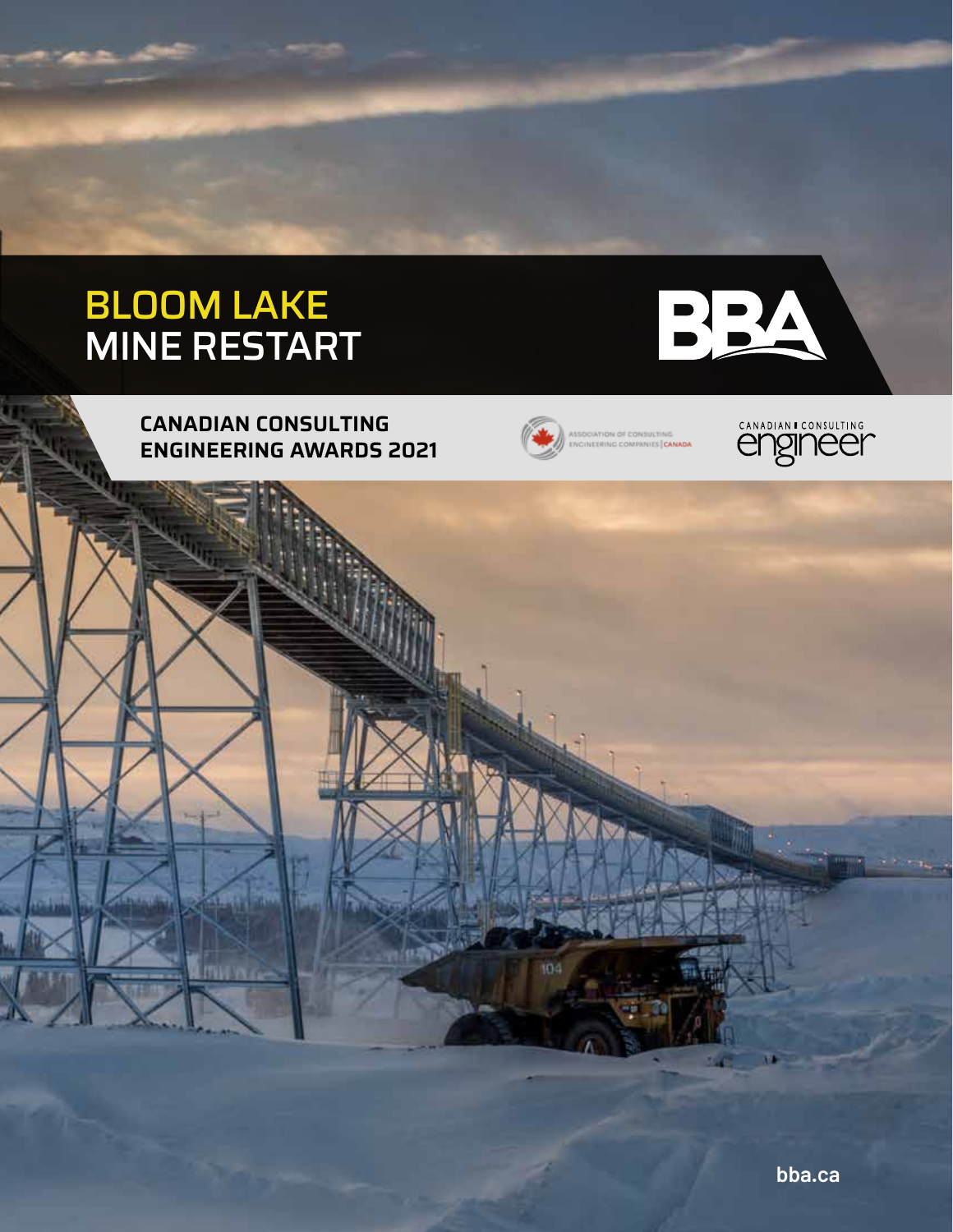

# **TABLE OF CONTENTS**

INNOVATION 3 COMPLEXITY 4 SOCIAL AND ECONOMIC BENEFITS 6 ENVIRONMENTAL BENEFITS 7 MEETING CLIENT NEEDS 9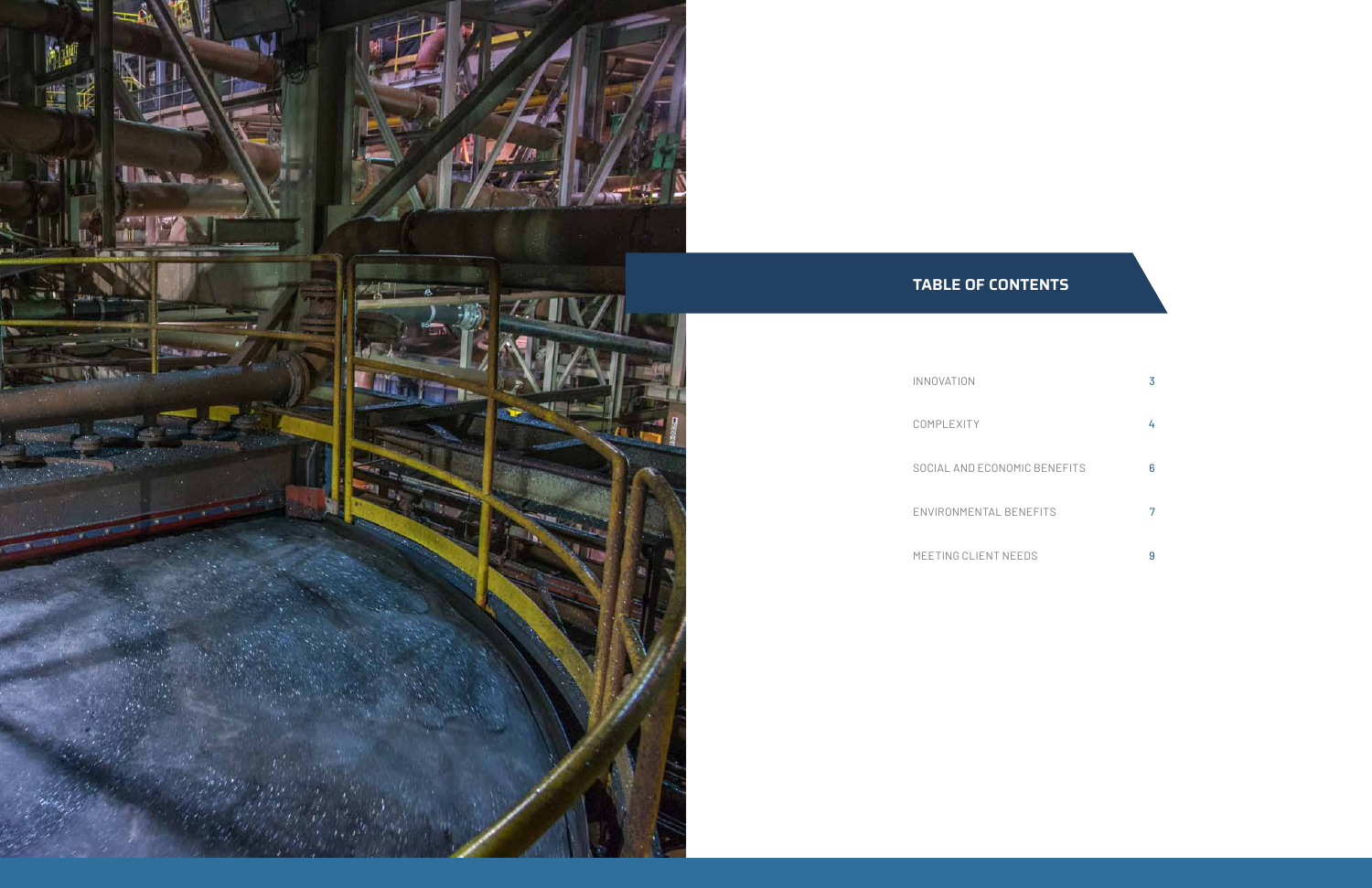# **INNOVATION**

# **A VISUAL AND INNOVATIVE COMMISSIONING STRATEGY**

To maximize the client's autonomy during the various phases, our experts developed a detailed implementation plan based on an innovative visual approach. A key element of the strategy was creating a block diagram, representing the entire plant, illustrating each phase and standardizing stakeholder language. These accurate reference tools enabled the client to quickly complete most of the phases with minimum work by BBA specialists.

#### **A FLAGSHIP PROJECT FOR QUÉBEC, REQUIRING MAJOR INVESTMENTS**

At the request of the new owner, Quebec Iron Ore (QIO), BBA was retained as a key partner of the integrated restart team. The project involved numerous detailed engineering, procurement and plant optimization mandates, as well as preparation for commissioning. BBA played a leading role, applying creative solutions to the many structural changes required to restart the mine, such as commissioning a new 3.5 km conveyor linking the mine to the mill and upgrading the concentrator.

# **THINKING OUTSIDE THE BOX TO OPTIMIZE RESULTS**

As an active and committed partner, BBA went beyond expectations in carrying out these mandates, using its field experience to surpass objectives targeted in the feasibility study. BBA's proposal for a low-cost solution to optimize the tailings pumping system made it possible to prevent the planned construction of a second booster pumphouse, significantly reducing the investment required. Adding variable speed drives on the recovery circuit pumps—considered critical to operations—was another innovative solution used to better control the process and increase plant efficiency. Similarly, optimizing the concentrator process resulted in gains by correcting various weaknesses, and contributed to a faster increase in production than that anticipated in the feasibility study.

# **Bloom Lake mine, the first major iron ore project in eastern Canada since the 1970s, is located 13 km north of Fermont. Re-opening the site, which had been abandoned by the former owner, is one of the greatest recent**

**success stories in Québec's mining industry.**



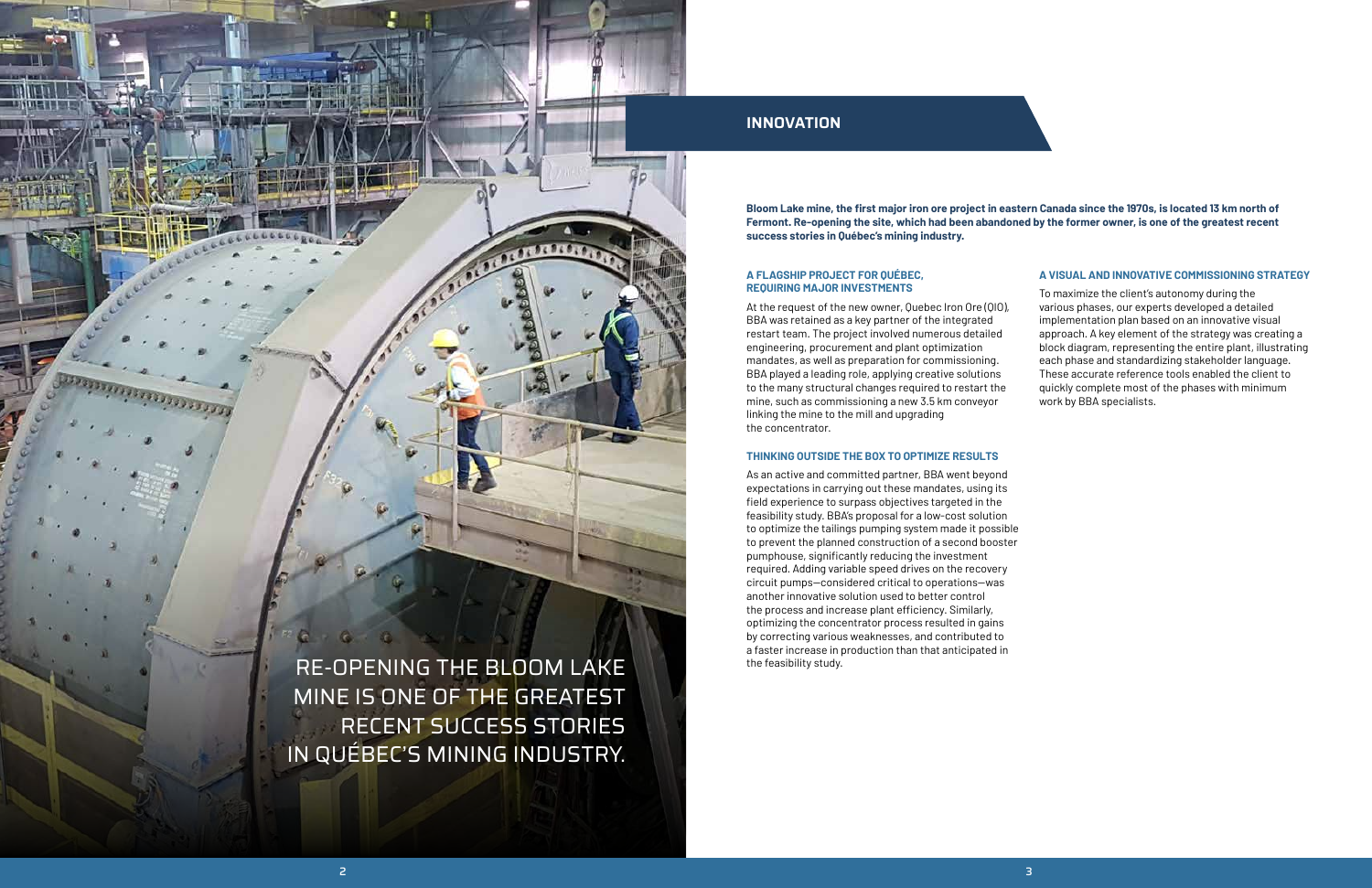#### **THE CHALLENGE OF UNITING MULTIPLE PARTNERSHIPS**

Given the project's scope, BBA's expertise proved to be a major asset in ensuring simultaneous management of various construction contracts, particularly with respect to meeting the commissioning deadline (February 2018), cost control and procurement issues. For example, BBA had to react quickly to find an alternative solution when a U.S. supplier was affected by Hurricane Irma and could not deliver some of the piping for the mine's tailings in the fall of 2017.

# **REDEFINING PRIORITIES IN REAL TIME**

With the facilities having been left idle for a long time, BBA adapted and reprioritized as needed to successfully deal with many unforeseen situations, without compromising safety, performance and efficiency. Notably, it drew on its teams' creativity to redesign engineering solutions to make them compatible with the existing facilities, while staying on budget.

### **REACTING QUICKLY TO MAJOR UNEXPECTED ISSUES**

Three months before the final deadline, an inspection of the facilities revealed that an ore chute more than 30 metres high was obsolete and that the mine's restart hinged on replacing it. once again, BBA demonstrated its responsiveness in completing this work, which involved reinforcing structures and coordinating mechanical, electrical and manufacturing work.

# **COMPLEXITY**

BBA drew on its teams' creativity to redesign engineering solutions to make them compatible with existing facilities, while staying on budget.

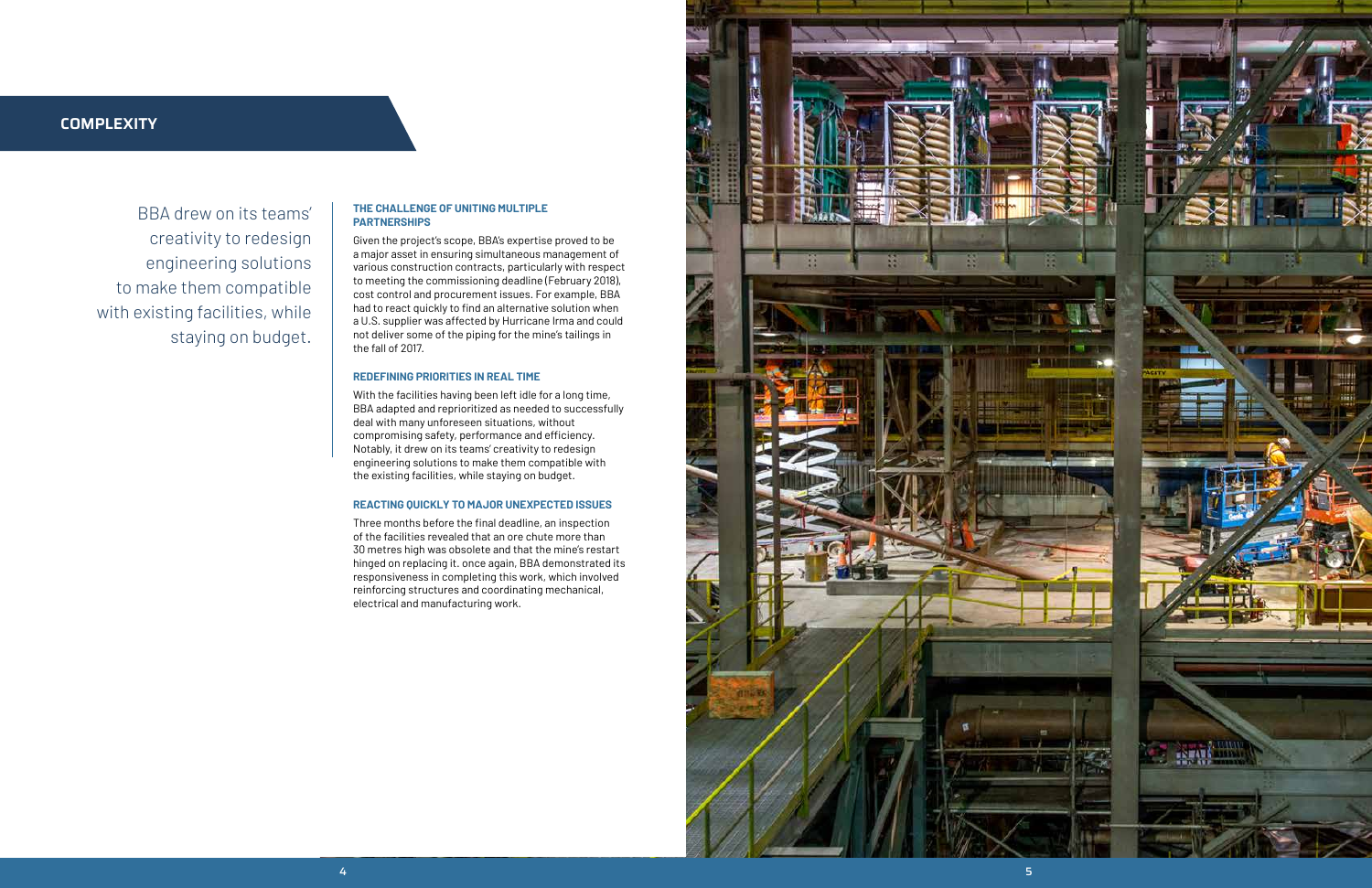#### **A STRONG PRESENCE AT THE HEART OF THE COMMUNITY**

Local communities are benefitting the most from this project. Committed to its policy of inclusion of different cultures and of diversity, BBA also entrusted a significant role to companies from the Indigenous community, like Shetush Ondel in Sept-Îles, which was selected for the electrical work. A long-term agreement with the Mani-Utenam Band Council (ITUM) also helps the Innu benefit from the project in many ways, while respecting their traditions.

Strongly established in the region, Quebec Iron Ore is a major employer, owning 29 residences, two hotels and a high-end entertainment centre.

#### **A MAJOR INVESTMENT OUTSIDE MAJOR CENTRES**

This flagship project involved investments on a rare scale for all of Québec and the North Shore, representing nearly \$5 billion in 100% Québec-supplied infrastructure. It capitalized on all the engineering expertise developed in the province, including that of BBA, which, through its innovative solutions, helped limit capital expenditures to ensure project viability.

Competitive on a global scale, the Bloom Lake Mine received awards at the 2018 Prix Créateurs d'emplois du Québec and the 2019 S&P Global Platts Global Metal Awards.

# **SOCIAL AND ECONOMIC BENEFITS**

# **ENVIRONMENTAL BENEFITS**

# **LOWERING EMISSIONS**

BBA was actively involved in several key operations to reduce CO $_{_2}$  emissions: replacing the fuel oil boiler with an electric one, commissioning an overhead conveyor, greatly reducing truck traffic and upgrading the concentrator and suppression pumping plant. These actions and many others have served to eliminate nearly 24,000 tonnes of annual emissions.

**ENVIRONMENTALLY COST-EFFECTIVE APPROACHES**

The Bloom Lake project, which rehabilitated existing unused facilities, was designed to maximize the life of the facilities while minimizing environmental impacts, with a view to sustainable development and preserving ecosystems. Initiatives included replanting 22 hectares and reusing 5% of mining wastewater. This environmental prevention approach was deployed and continues to be rigorously applied.

#### **ADDED-VALUE ENVIRONMENTAL SUPPORT**

Several tens of millions of dollars were spent to prevent contaminating the lakes surrounding the site, because the water has been in contact with the ore and the tailings must be isolated. BBA's teams were closely involved in planning, installing and optimizing the numerous surface water pumping stations. A seasoned contract administrator was also brought in to help manage the construction of the new dams, which were essential to the tailings deposition plan.

**\$5 million**  in community investments

# **\$196 million**  to local suppliers

**580 jobs**

for people from all over Québec (*fly-in/fly-out*)

**\$65.8 million**  in salaries and benefits **\***



\* Source: 2019 Sustainability Report, Quebec Iron Ore

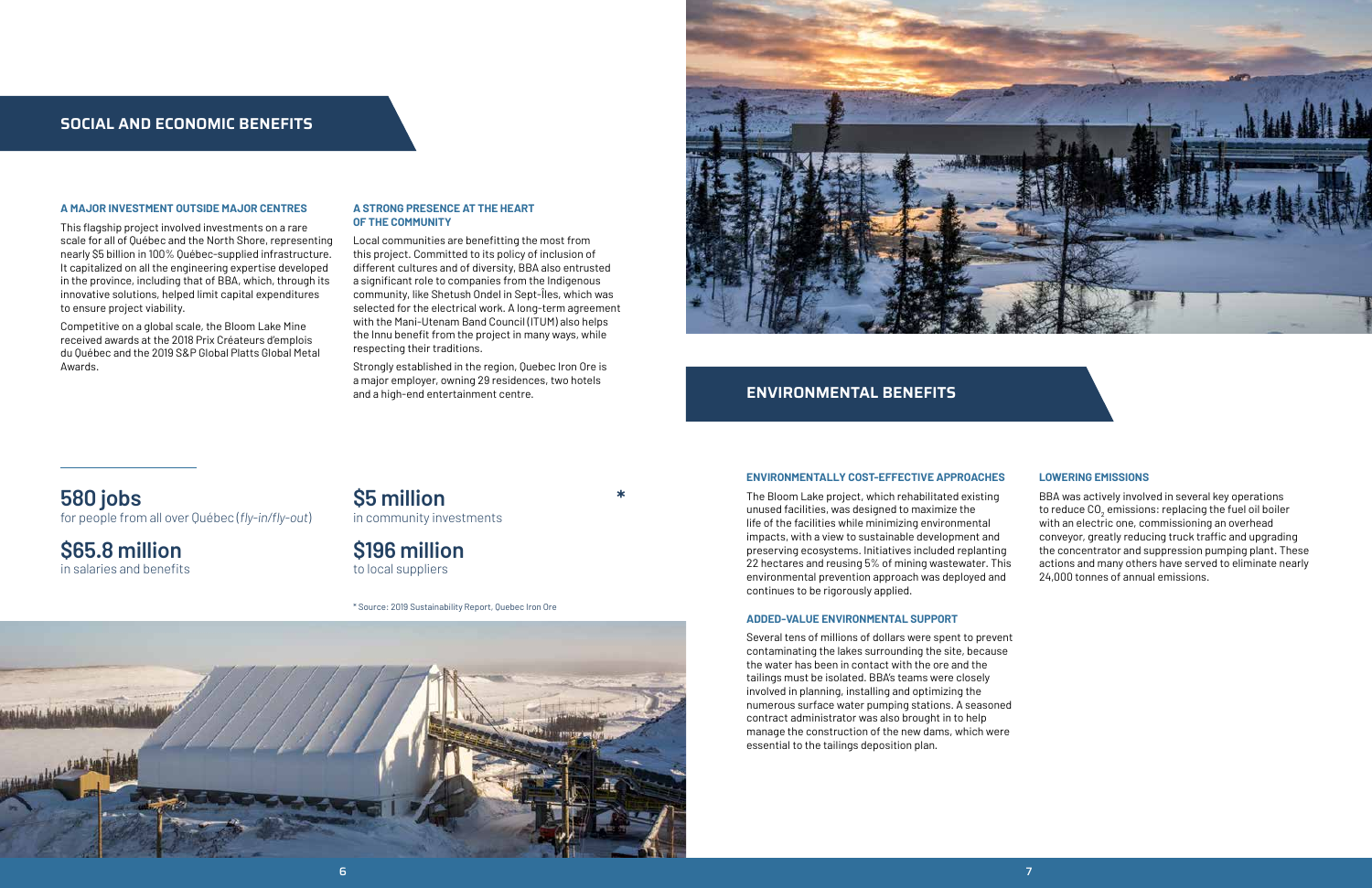# **A FLEXIBLE AND INNOVATIVE APPROACH**

The client had high expectations for the Bloom Lake project, as this major mining site had to be fully commissioned within a tight timeframe, with many unknown factors and technical challenges. True to its corporate values, BBA was proactive and demonstrated its flexibility with creative and high-performance solutions. BBA's constant onsite presence positions it to find new approaches for achieving results that go beyond the initial mandate and create added value for the client. The firm's philosophy is based on three essential pillars: creation of adapted processes, team commitment and innovation to foster better performance and sustainability.

# **GOOD PREPARATION FOR INCREASED PRODUCTIVITY**

BBA's extensive project management expertise, particularly in the area of commissioning mining facilities, led to smooth and flexible cost planning and management.

# **MEETING CLIENT NEEDS**

BBA made a good number of improvements to optimize our plant's performance and significantly reduce our operating costs. Using BBA's procedures and detailed block diagrams, our team easily carried out the commissioning activities according to the planned sequence, and entirely on its own. All these efforts made it possible for us to restart mine operations on time and on budget."

**– Alexandre Belleau, Chief Operating Officer of Quebec Iron Ore**

Cocco